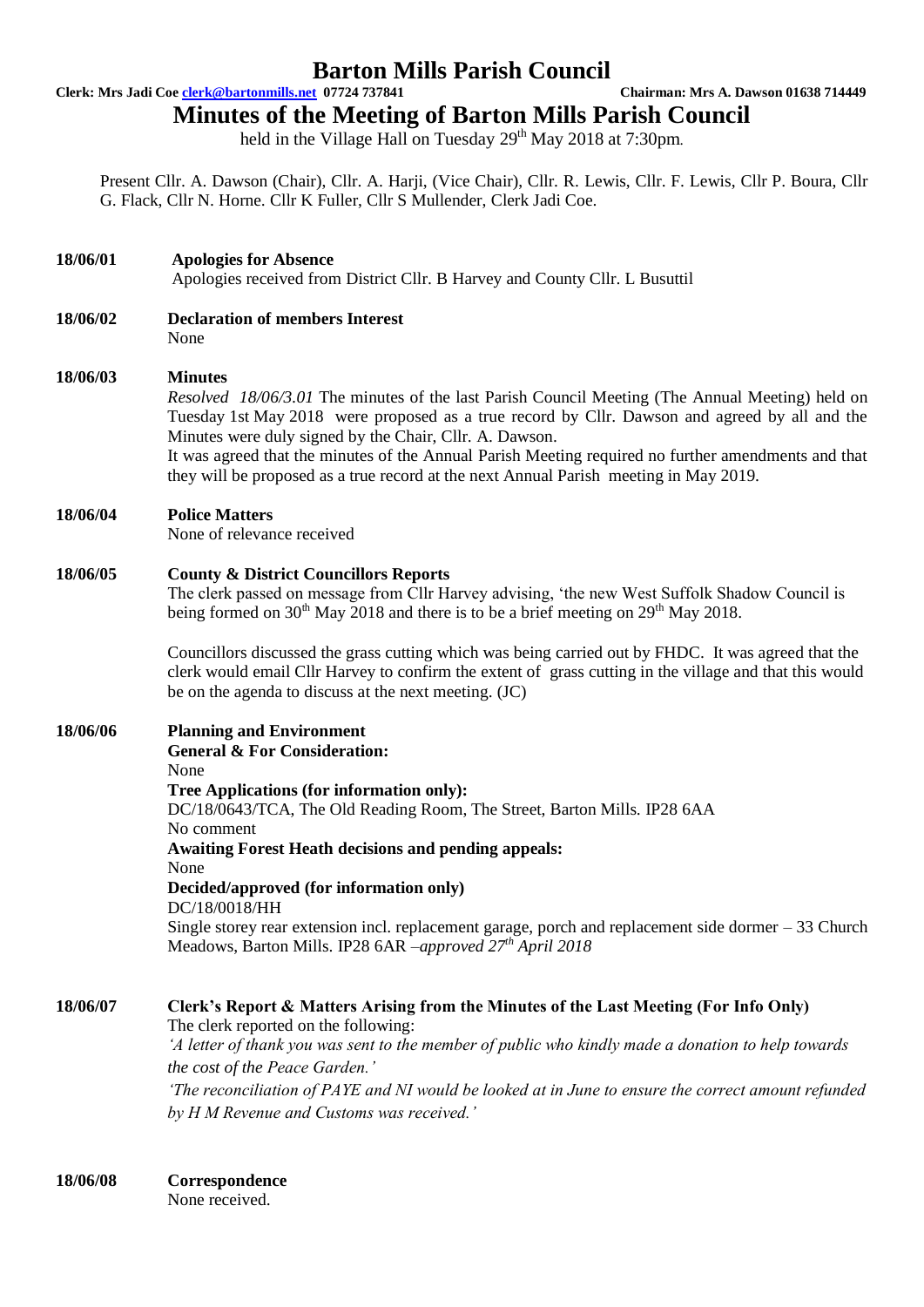## **Barton Mills Parish Council**

**Clerk: Mrs Jadi Coe clerk@bartonmills.net 07724 737841 Chairman: Mrs A. Dawson 01638 714449**

#### **18/06/09 Annual Accounts for Approval and Adoption of Annual Governance Statement and Internal Audit Report**

The Governance Statement(*resolved 18/06/09.01*) and the Accounts *(resolved 18/06/09.02)* were proposed by Cllr Boura and seconded by Cllr Dawson. The Annual Accounts, Governance Statement and Accounting Statements were duly signed by the Chair, Cllr. Dawson.

#### **18/06/10 Parish Matters**

#### 18/06/10a Football Coaching

Football coaching on 29<sup>th</sup> May 2018 only had 7 attendees and numbers would be noted for the following day. The clerk is to report on any funding left for football coaching held by the Parish Council.

#### 18/06/10b. GDPR

Councillors discussed GDPR in detail and it was agreed that consent forms would be given to members of the public if they wished to be named at a Parish council meeting and to all councillors and the clerk.

*Resolved 18/06/10b* Cllr Mullender proposed Cllr R Lewis be appointed Data Protection Officer (DPO) all agreed. All agreed to adopt the GDPR policy and Cllr Boura would email clerk to discuss minor changes (JC/PB)

18/06/10c Computer and file security

Clerk stated that cloud storage had been purchased and measures were now in place to ensure electronic files were safely stored.

18/06/10d Old Mill Lane bollard update

Bollard down but no action to be taken.

18/06/10e Community Notice Board

Awaiting delivery of board. Once received to be erected with the help of Mr Cumber and Cllr Horne. 18/06/10f Tree Works

Cllr Boura reported that she had obtained three quotes and suggested to accept quote from DM Tree Works, this was agreed by all. Cllr Boura to contact DM Tree works. (PB)

#### 18/06/10g Locality Budget

The clerk stated that Cllr. Harvey advised he had received locality budget of £2,500 and if any local community groups wished to be considered to receive part of this then please contact Cllr Harvey as soon as possible

18/06/10h Lease for Allotments

The clerk is to contact Cllr Busuttil to confirm date current lease ends and to discuss renewing the lease. (JC)

18/06/10i National Allotment affiliation fees

The benefits were discussed and all agreed to pay the affiliation fees for the year

#### 18/06/10j Quote for street lighting

To be brought forward to next meeting

18/06/10k Remove "Retreat" sign from outside Vicarage

It was agreed that Cllr R Lewis would contact Bellway Homes and ask for this to be removed (RL) 18/06/10l SID Rota update

The rota was agreed until the end of July 2018

18/06/10m Football Goal update

Clerk to send cheque and liaise with Cllr Boura in regards to delivery

Cllr F Lewis to determine whether any further funds can be donated by the Burrell Trust

18/06/10n Affordable Housing update

No update, clerk to contact Hastoe homes again (JC)

18/06/10o Dog waste bag dispensers

Six dispensers have been kindly donated by a parishioner and three had been put up and the site for the other three was discussed

18/06/10p Playing field usage form

Clerk to amend form and put on agenda to discuss at next meeting (JC)

18/06/10q Maintenance of Assets including climbing frame issue

Cllr Boura stated the issue with the climbing frame had been fixed.